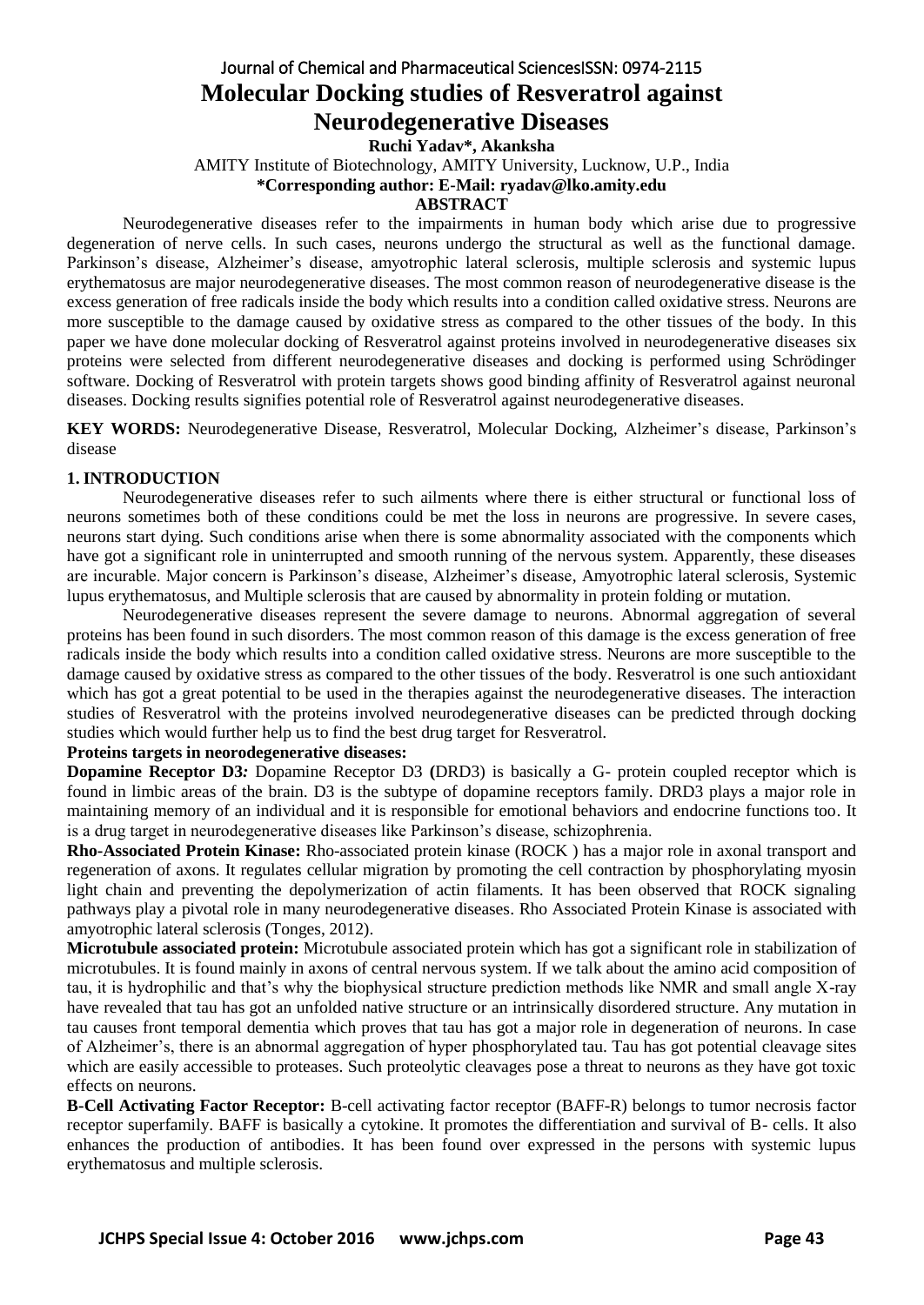**B-Cell Maturation Antigen:** B-cell maturation antigen (BCMA) promotes the maturation of lymphocytes. It belongs to tumor necrosis factor receptor superfamily. It also enhances the production of immunoglobulins. It has got an important role in autoimmune response and involved in Amyotrophic lateral sclerosis.

**Transmembrane Activator and Calcium Modulator Cytophilin Ligand Interactor:** Transmembrane activator and calcium modulator cytophilin ligand interactor (TACI) stimulates the survival of plasma cells and production of IgM. TACI has been found up regulated in the monocyte and brain of the patients having multiple sclerosis. In such patients, TACI is produced by the astrocytes present in the brain.

**Oxidative stress in neurodegenerative diseases:** Whenever there is an alteration in mitochondrial functionality, which is termed as mitochondrial dysfunction, it leads to certain specific neurodegenerative diseases such as Parkinson's disease, Alzheimer's disease, Amyotrophic lateral sclerosis, and Systemic lupus erythematosus. It is well known that mitochondria have got a significant role in the proper management of oxygen inside our body through the process of oxidative phosphorylation thus helping in preventing the body from the ill effects of oxidative stress. Whenever there is some sort of abnormality in the working of mitochondria, due to mutations in their DNA, the process of oxidative phosphorylation is affected which might lead to a condition where neurons are unable to perform their normal functions. Neurons become very sensitive to oxidative stress in such cases as neurons have got lesser antioxidant activity as compared to other body cells and hence they are more prone to oxidative damage as compared to other tissues of the body.

Reactive oxygen species affect the regulation of intracellular  $Ca^{2+}$  signaling pathways. These reactive oxygen species abnormally induce intracellular  $Ca^{2+}$  influx which has toxic effects and as a result, glutamate receptors are activated and neurons undergo apoptosis in diseases like Huntington's disease, Alzheimer's disease, Parkinson's disease, amyotrophic lateral sclerosis. There are two reasons associated to death of neurons in such cases:

- a) Abnormal regulation of microtubules assembly.
- b) Dysregulation of transport of axons.
	- Both of these abnormalities arise due to reactive oxygen species induced intracellular  $Ca^{2+}$  influx.

**Resveratrol potential antioxidant against neurodegenerative diseases:** Resveratrol is a polyphenolic compound which has been derived from plants. Resveratrol activates sirtuin1 (an enzyme which deacetylates the proteins which contribute to the regulation of cells) which further binds to PGC-1 alpha (a transcriptional coactivator which takes care of biogenesis and functioning of mitochondria) and activates it by the process of deactivation. It has been observed that the cells treated with Resveratrol show an enhanced action of Mn superoxide dismutase (MnSOD). MnSOD reduces superoxide and hence lowers the risk of mitochondrial dysfunction. Resveratrol has been found to be effective against neuronal dysfunction and neuronal death and hence, there are optimal chances that Resveratrol can have a significant role in treatment of neurodegenerative diseases like Parkinson's, Alzheimer's, and Huntington's.

In the case of Alzheimer's, it has been observed that Resveratrol inhibits the formation of amyloid beta fibrils and also destabilizes fibrilized amyloid beta. Resveratrol interacts with the lipid bilayer of the cell membrane of neurons and prevents the process of lipid peroxidation. It also interacts with Hb and prevents it from oxidative damage. Upregulation of p53 tumor suppressor gene leads to accumulation of hyper phosphorylated tau protein which ultimately leads to neuronal damage and death of neurons in case of Alzheimer's. Sirtuin1 which is being activated by Resveratrol activates heat shock factors which further activate heat shock protein 70 which regulates the homeostasis of cellular proteins as a result of which there is a decrease in aggregation of alpha- synuclein protein in case of Parkinson's.

After having an overview of mode of functioning of Resveratrol, it can be concluded that it might prove itself as a potential antioxidant drug for the treatment of the neurodegenerative diseases by targeting the proteins associated with the neurodegenerative diseases.

**Ligand-protein docking:** Docking enables us to study the best possible interaction between two molecules (a ligand and a protein). It makes the use of scoring functions to predict the binding affinity between the two molecules. The scores basically include glide score, docking score, binding energy, potential energy, ionization energy. These scores help us to predict the strength of the non-covalent interactions which exist between the two molecules. With the help of docking, we can easily detect the type and the strength of signals which are produced as a result of interaction existing between the two molecules. Docking also helps us to study the orientation in which the two molecules are bound to each other which means the binding conformation can easily be analyzed through docking.

## **2. MATERIALS AND METHODS**

Proteins involved in different neurodegenerative diseases were retrieved from Uni Prot database and protein structure from PDB database. Six neurodegenerative disease were selected (Parkinson's Disease DRD3 protein, Alzheimer's Disease TAU protein, Amyotrophic Lateral Sclerosis ROCK protein, Systemic Lupus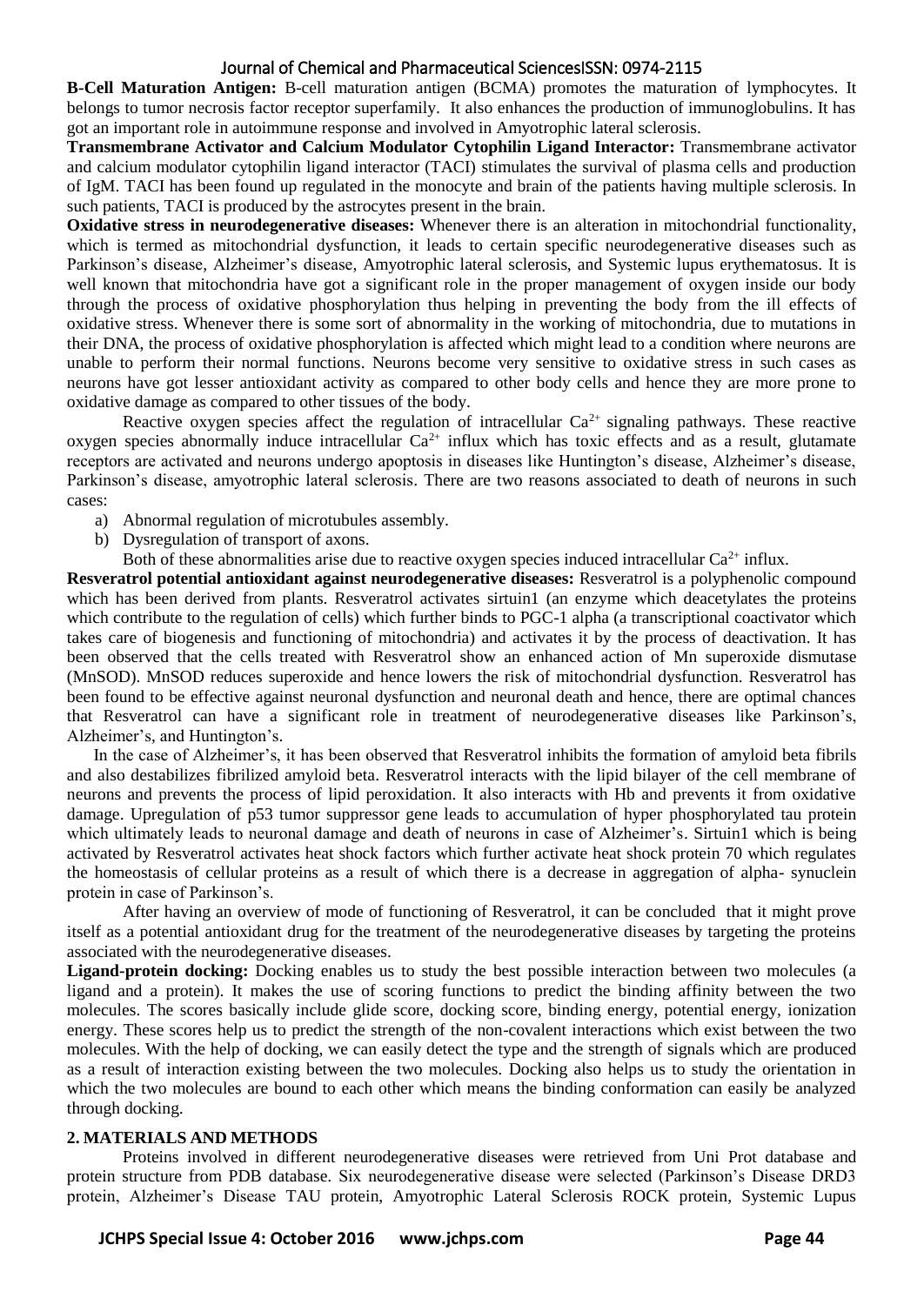Erythematosus BAFF-R , Multiple Sclerosis BCMA and TACI protein) Table.1, describes the list of proteins and PDB id that are involved in neurodegenerative diseases.

Resveratrol structure and chemical file is retrieved from Pub Chem database (Pub Chem CID: 445154, Chemical names: 3, 5, 4'-Trihydroxystilbene). Docking is done through Schrödinger software, Glide program.

| Neurodegenerative disease     | <b>Protein</b> | <b>PDB ID</b> |
|-------------------------------|----------------|---------------|
| Parkinson's Disease           | DRD3           | 3PBL          |
| Alzheimer's Disease           | <b>TAU</b>     | 2MZ7          |
| Amyotrophic Lateral Sclerosis | <b>ROCK</b>    | 4YVC          |
| Systemic Lupus Erythematosus  | <b>BAFF-R</b>  | 1OSG          |
| Multiple Sclerosis            | <b>BCMA</b>    | 1XU2          |
| Multiple Sclerosis            | <b>TACI</b>    | 1XU1          |

**Table.1. List of proteins associated with different neurodegenerative diseases**

**Schrodinger software suite (Schrodinger Software Release 2015-4, [www.schrodinger.com\)](http://www.schrodinger.com/):** Schrodinger software basically focuses on the use of computational chemistry. It provides services to the researches being carried out in the field of life sciences. Some of these services are drug designing including ligand and structure based methods, modeling of biomolecules (such as homology modeling of proteins). It is widely used for docking purposes which helps us to study the interaction between two molecules (a protein and a drug or a ligand). The docking has been performed through Maestro which is a molecular modeling interface of Schrodinger.

## **3. RESULTS**

**Resveratrol (RV):** Resveratrol is a polyphenolic compound which has been derived from plants. Resveratrol activates sirtuin1 (an enzyme which deacetylates the proteins which contribute to the regulation of cells) which further binds to PGC-1 alpha (a transcriptional coactivator which takes care of biogenesis and functioning of mitochondria) and activates it by the process of deacetylation.

In the case of Alzheimer's, it has been observed that Resveratrol inhibits the formation of amyloid beta fibrils and also destabilizes fibrilized amyloid beta. Resveratrol interacts with the lipid bilayer of the cell membrane of neurons and prevents the process of lipid peroxidation. It also interacts with Hb and prevents it from oxidative damage. Fig.1, describes Structure of Resveratrol.

| PubChem CID       | : 445154                         |
|-------------------|----------------------------------|
| Chemical names    | : $3,5,4$ ' - Trihydroxystilbene |
| Molecular formula | : $C_{14}H_{12}O_3$              |
| Molecular weight  | : $228.24328$ g/mol              |



**Figure.1. Structure of Resveratrol**

**Docking of DRD3 with Resveratrol:** Docking of DRD3 with Resveratrol Fig.2 shows hydrogen bonds formed between Resveratrol and amino acid residues of the protein DRD3. The yellow dashed line represents a hydrogen bond of Resveratrol with the amino acid residues aspartic acid110 and valine189.



**Fig. 1 Hydrogen Bond between RV and DRD3**

Fig.2 describe the overall interaction of Resveratrol with DRD3. Resveratrol forms a hydrogen bond with Asp110 and this hydrogen bond is formed with one of the residues of side chain and pi-pi stacking with Phe 345 and Phe 346.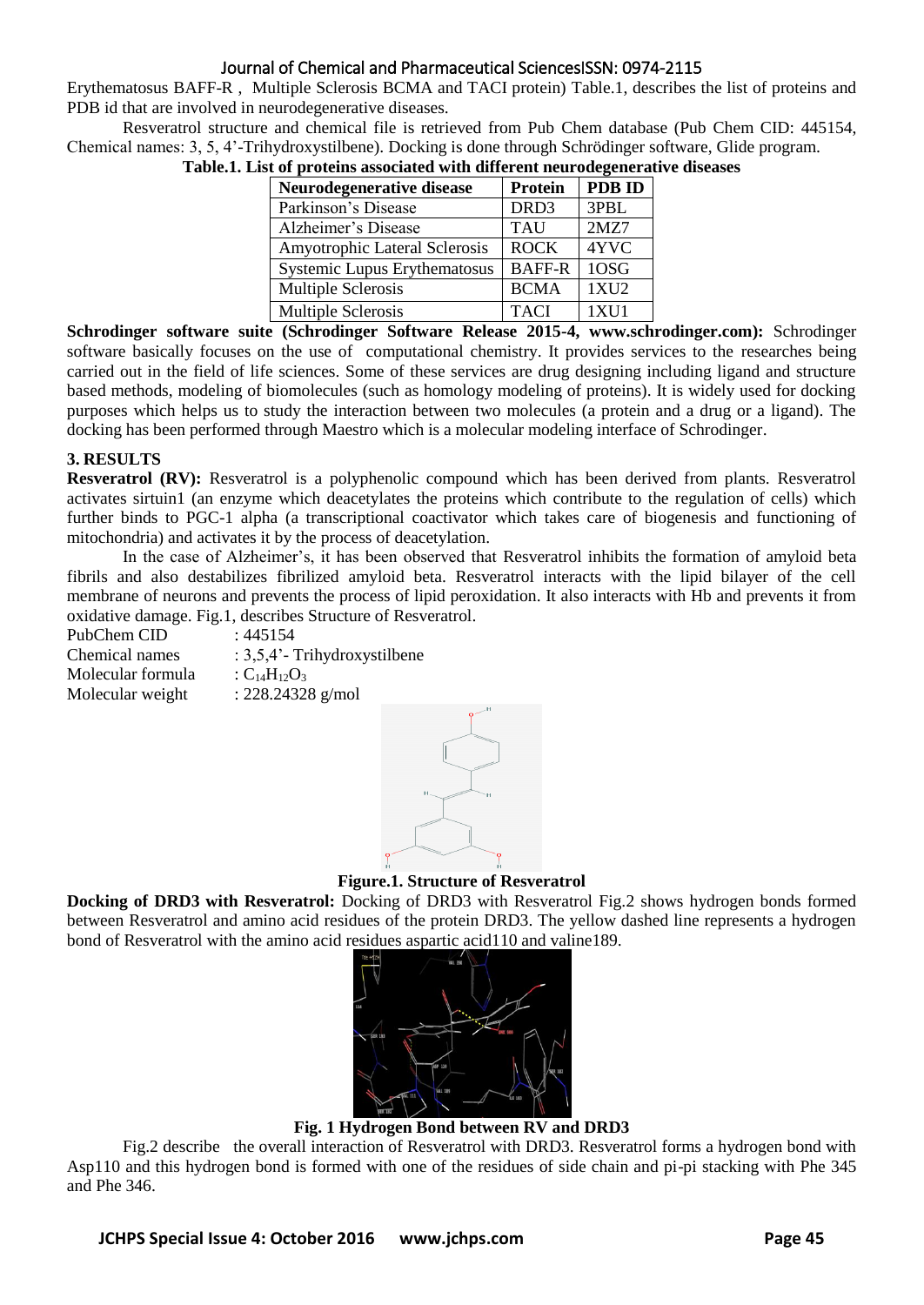

**Fig.3. Interaction Map of RV with DRD3**

Docking of tau with resveratrol: Fig. 4 show the interaction of Resveratrol with ASN286 and ASP295 residues of Tau by forming hydrogen bonds with them. Resveratrol forms both, side chain and backbone hydrogen bonds with ASP295.

This figure represents the hydrogen bond interaction between Resveratrol and tau. With ASN, RV forms a single hydrogen bond which is present in the backbone but it forms two hydrogen bonds with ASP295, one is backbone hydrogen bond and another is side chain hydrogen bond. The figure also depicts the pi-pi interaction between Resveratrol and LYS290 residue.



**Fig.4. Interaction Map of RV with Tau**

**Docking of rock with resveratrol:** Resveratrol forms side chain hydrogen bonds with ASP216 and ASP160 residues. With MET153 and MET156, it forms backbone hydrogen bonds.







**Fig.5. Docking of RV with ROCK Fig.6. Interaction Map of RV with ROCK**

**Docking of BAFF-R with resveratrol:** Fig.7 describes the docking of RV with BAFF-R protein. RV forms a side chain hydrogen bond with GLU254 residue of ROCK. It also interacts with two ARG residues by pi-pi stacking.



**Fig.7. Docking of RV with BAFF-R Fig.8. Interaction Map of RV with BAFF-R**

**Docking of BCMA with resveratrol:** Fig 8 describes interaction plot of RV with BCMA .Resveratrol forms hydrogen bonds with two amino acid residues of BCMA and these two are the parts of the backbone structure of BCMA. These two residues are: serine190 and methionine191.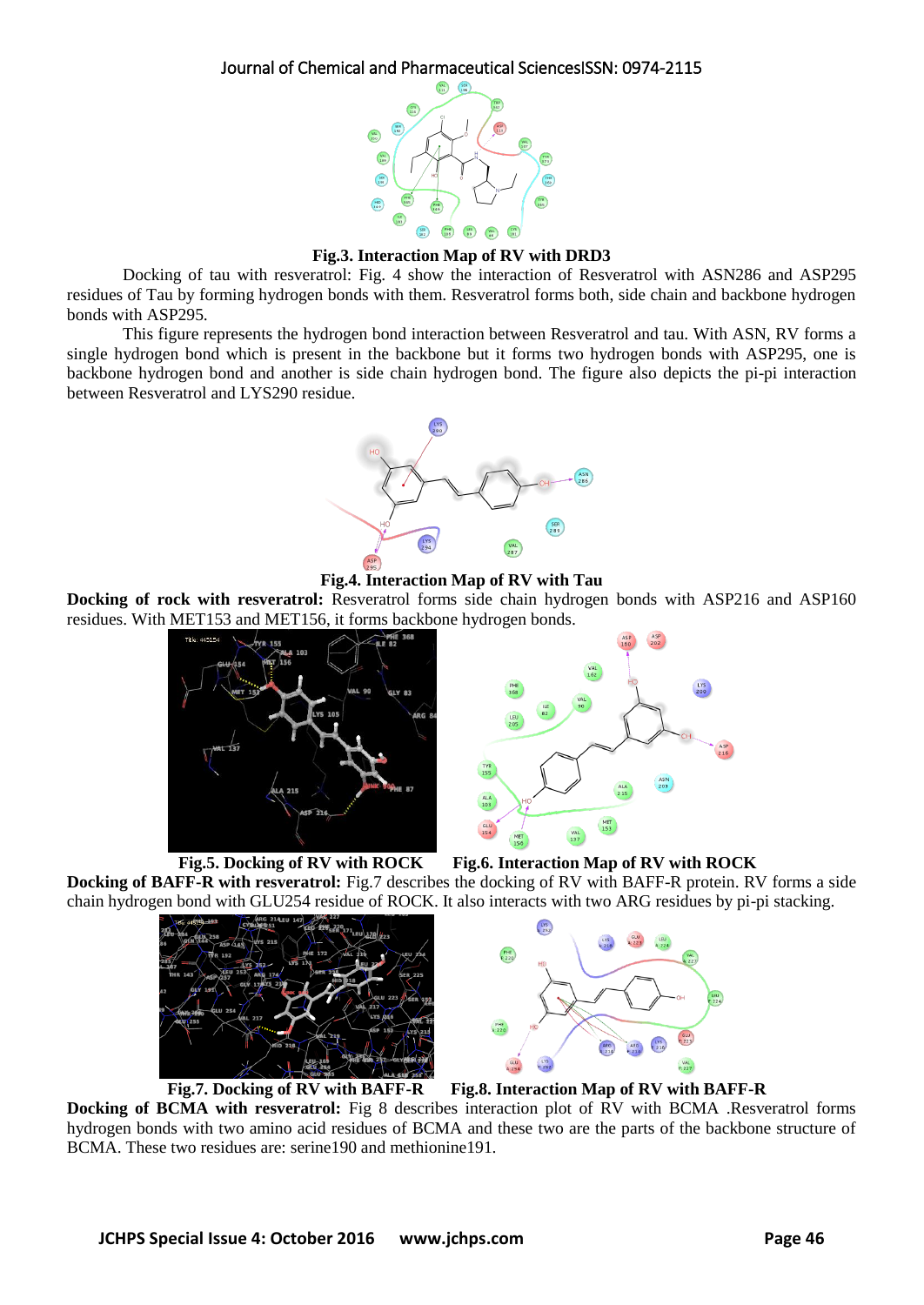



## **Fig.9. Interaction Map of RV with BCMA Fig.10. Interaction Map of RV with TACI**

Resveratrol interacts with the protein TACI by forming two hydrogen bonds with the amino acid residues of TACI. One hydrogen bond is formed between Resveratrol and MET191 residue, which is present in the backbone of TACI. Another hydrogen bond is formed between Resveratrol and ASN200 residue, which is a part of the side chain of TACI.

**Docking scores analysis:** Glide score, glide Emodel and Hydrogen bond interactions are the three parameters which play a pivotal role in the prediction of the best interaction between the protein and the ligand. A lower value of glide score indicates that the ligand has got an enhanced binding affinity for the protein. The lowest value of the glide Emodel implies that the ligand has got the best binding affinity for the protein and also signifies that the ligand is buried in the cavity of the protein. The binding affinity of the ligand is higher if the number of Hydrogen bond interactions is more.

## **4. CONCLUSION AND DISCUSSION**

TABLE II describes the docking energies of different proteins. Resveratrol has got the highest binding affinity for the protein ROCK involved in progression of Amyotrophic Lateral Sclerosis as ROCK has the lowest values of glide score -7.404 and glide Emodel -56.064 amongst all the six proteins. Resveratrol has comparatively got more number of Hydrogen bond interactions (three in number, which is the highest among all proteins) with ROCK protein.

| Tubicial Docume Time you of Itervelant of with the get proteins |               |                    |                      |                     |  |
|-----------------------------------------------------------------|---------------|--------------------|----------------------|---------------------|--|
| Protein                                                         | Docked ligand | <b>Glide score</b> | <b>Docking score</b> | <b>Glide Emodel</b> |  |
| DRD3                                                            | Resveratrol   | $-6.765$           | $-6.765$             | $-53.172$           |  |
| Tau                                                             | Resveratrol   | $-3.531$           | $-3.531$             | $-22.222$           |  |
| <b>ROCK</b>                                                     | Resveratrol   | $-7.404$           | $-7.404$             | $-56.064$           |  |
| <b>BAFF-R</b>                                                   | Resveratrol   | $-4.000$           | $-4.000$             | $-29.227$           |  |
| <b>BCMA</b>                                                     | Resveratrol   | $-5.580$           | $-5.580$             | $-41.368$           |  |
| <b>TACI</b>                                                     | Resveratrol   | $-5.987$           | $-5.987$             | $-42.810$           |  |

**Table.2. Docking Analysis of Resveratrol with target proteins**

This study signifies that Resveratrol can be considered as a potential drug against amyotrophic lateral sclerosis. Resveratrol also shows good binding affinity with DRD3,BCMA and TACI protein having docking energies of -6.765,-5.580,-5.987 respectively. With this study we conclude that Resveratrol can be potent drug against other neurodegenerative diseases like Multiple Sclerosis, Parkinson's disease and Alzheimer's disease

## **5. ACKNOWLEDGMENT**

I acknowledge to all those who are directly or indirectly helped me in this work. Further I wish to acknowledge Bioinformatics analysis tools and data bases for conducting this study.

## **REFERENCES**

Alcain FJ, Villalba JM, Villalba, Sirtuin activators, Expert Opin Ther Pat, 19 (4), 2009, 403–414.

Christen Y, [Oxidative stress and Alzheimer disease, T](http://www.ajcn.org/cgi/content/full/71/2/621s)he American Journal of Clinical Nutrition, 71 (2), 2000, 621S–629S.

Cohen TJ, Guo JL, Hurtado DE, Kwong LK, Mills IP, Trojanowski JQ, Lee VM, The acetylation of tau inhibits its function and promotes pathological tau aggregation, Nat Commun, 2, 2011, 252.

Cookson MR, Shaw PJ, Oxidative stress and motor neurone disease, Brain Pathology, 9 (1), 1999, 165–86.

Ermak G, Davies K J, Calcium and oxidative stress, from cell signaling to cell death, Mol. Immunol, 38, 2002, 713–721.

Floyd R A, Carney JM, Free radical damage to protein and DNA, Mechanism involved and relevant observations on brain undergoing oxidative stress, Ann. Neurol, 32, 1992, 522–527.

Guido K, John CR, Mitochondrial control of cell death, Nat. Med, 6 (5), 2000, 513–519.